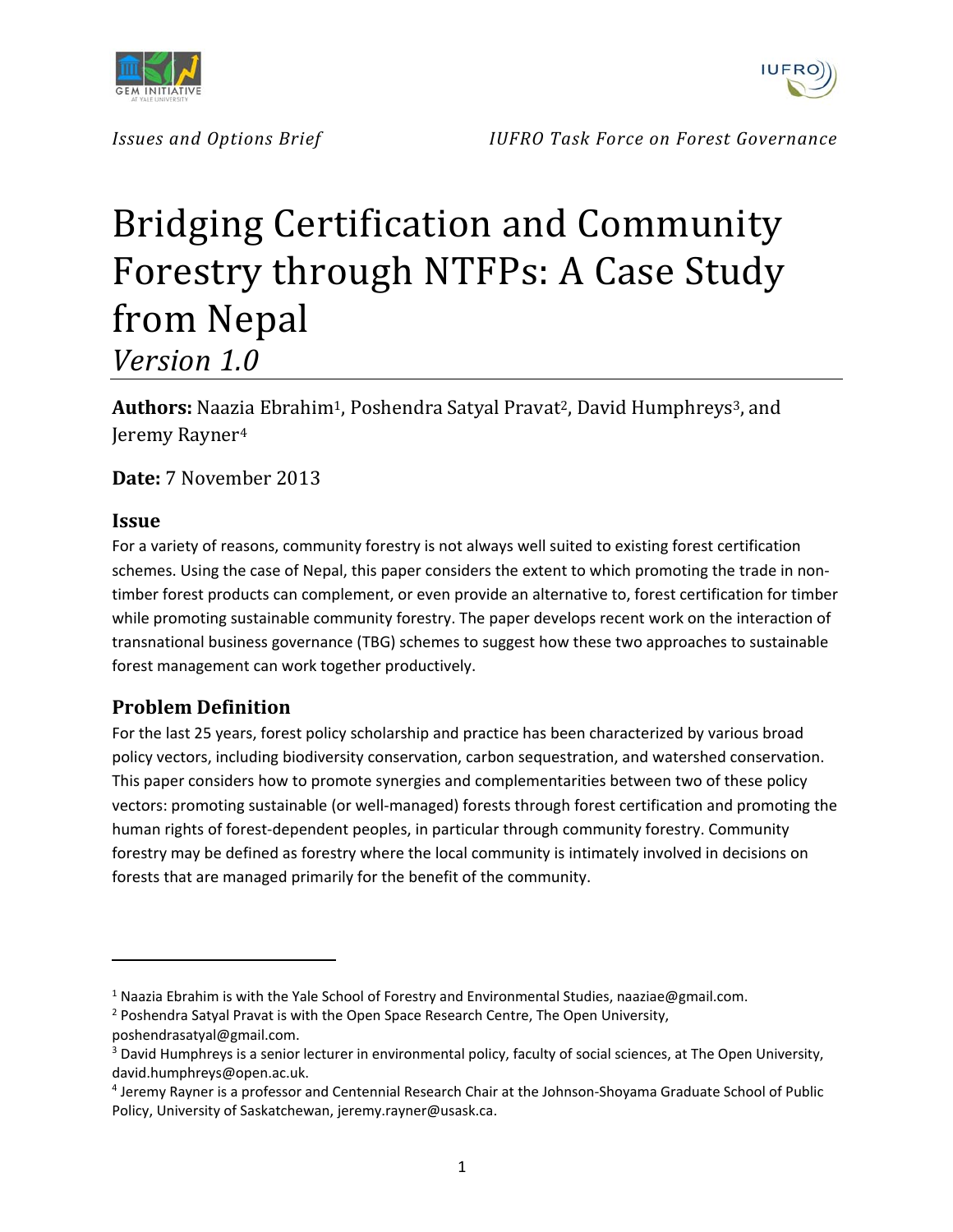



In principle, community forestry and forest certification for timber can be mutually supportive, with potential synergies between the two (Fischer et al. 2005, Macqueen et al. 2008, Macqueen et al. 2006). Certification can provide an incentive for forestry to meet minimum social, economic, and environmental standards, including respecting the traditional rights of communities and creating access for products in global markets. Certification may also enable communities to achieve greater control over their resource base and derive a new and stable income stream (Cashore et al. 2006, Molnar 2003, Nussbaum and Simula 2004). Forest campaigners argue that certification bodies should be more effective in respecting local cultures while providing local communities with an incentive to sustainably manage their resources (Colchester 2010).

While certification can, therefore, enhance SFM in community forestry, success cannot be taken as a given. In some cases, certification can promote social changes that run counter to traditional ways of life (Markopoulos 2003, Molnar 2003). Despite significant efforts, community forestry institutions may find it difficult to survive in the global marketplace, and forest certification for timber may provide additional obstacles rather than extra support. Many certification schemes are better suited to industrial scale commodity production than smaller scale economic activity (Bass and Simula 1999, Irvine 1999, Markopoulos 2003). Furthermore, in some places — including the more remote mountainous regions of Nepal — the difficulties of adapting existing management practices to meet certification standards, including the costs of audits, may remove any incentives that certification can hope to provide.

Focusing on Nepal we discuss three questions:

- 1. Can existing forest certification schemes adapt to promote the trade in non-timber forest products (NTFPs) from certified community forests?
- 2. Can non-forest certification schemes promote the trade of NTFPs from certified community forestry?
- 3. What are the likely synergies, if any, between different certification schemes, for timber and for NTFPs, from certified community forests?

These questions are important not only for Nepal. The first is relevant for all forested regions where timber certification may not be economically feasible and alternative approaches to sustainable forest management are sought. The second is relevant for several stakeholder groups including businesses interested in promoting certified community products, the forest communities who may benefit from certification, and the consumers interested in buying certified community products. The third is relevant to policy practitioners and scholars interested in whether there is complementarity or competition between SFM, certification, and community forestry.

# **Background**

When the Forest Stewardship Council (FSC) certification and labeling scheme was established, it was expected to enhance community forestry with an expectation that low-impact, locally-based operations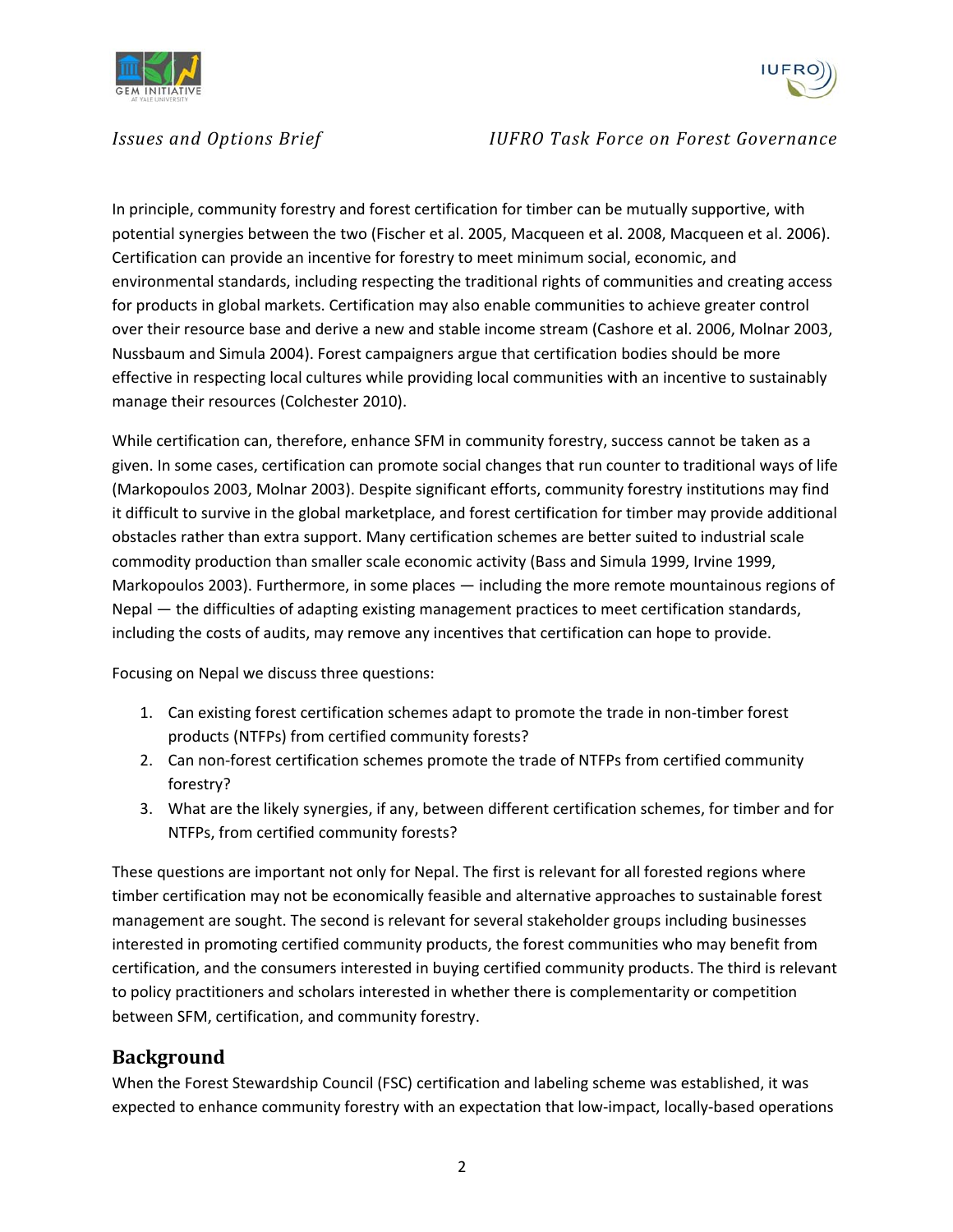



would be more easily certified than large-scale industrial operations (Irvine 1999). The reality, however, is that the bulk of FSC‐certified operations are industrial forests, the majority in the global North, and the evidence that FSC certification can encourage sustainable community forestry in the global South is inconclusive at best.

Community forests in Nepal illustrate many of the challenges that forest certification faces. In Nepal, the government retained a centralized control over forests, appropriating and nationalizing forests until the 1970s (Satyal Pravat and Humphreys 2013). The failure of top‐down centralized forest management in Nepal, characterized by diminishing economic returns from forestry and in many areas a degraded resource base, led to the systematic transfer of control to community forest user groups (CFUGs). CFUGs are now a cornerstone of forest governance in Nepal, the intention being to increase the productivity and economic returns from forests so as to benefit the state, promote conservation, and enhance livelihood opportunities (Naka, Hammett, and Stuart 2000). There are now 17,687 CFUGs across Nepal that have been granted control over a total of 1,652,654 hectares of national forests. Approximately 22 CFUGs managing 14,145 hectares have been certified (Community Forestry 2012).

The barriers to achieving certification for wood and wood products from forests controlled by CFUGs are high while the economic rewards remain largely unrealized in the absence of access to markets where sustainably produced forest products are valued. Specific factors include the following (Macqueen et al. 2008):

- Problems meeting quality standards developed for industrial-scale forestry
- Difficulties achieving the economies of scale and value added products that will make certification pay
- Lack of capacity to achieve the technical conditions necessary for certification
- Consumer resistance to paying premiums for certified wood products, especially in regional markets
- Inability to interest major buyers with access to global markets because of unreliable quality and supply

Given the problem associated with timber certification, the government of Nepal has taken a greater interest in working with communities to scale up the harvesting of non-timber forest products (NTFPs). NTFPs are a large component of Nepalese forest systems and local forestry practices due to the country's diverse geography, climate, and culture. There are long established markets for NTFPs, including bamboos (for mats and basket making), bark (for lokta paper production), and fibers (for alloo cloth production). Examples of NTFPs used in the domestic industry are resin tapping from Pinus roxburghii and paper made from sabai grass (Edwards 1993).

However, the domestic market for these products is limited, and the vast bulk of NTFPs are traded to India for commercial use and international marketing. Trading routes have varied over time.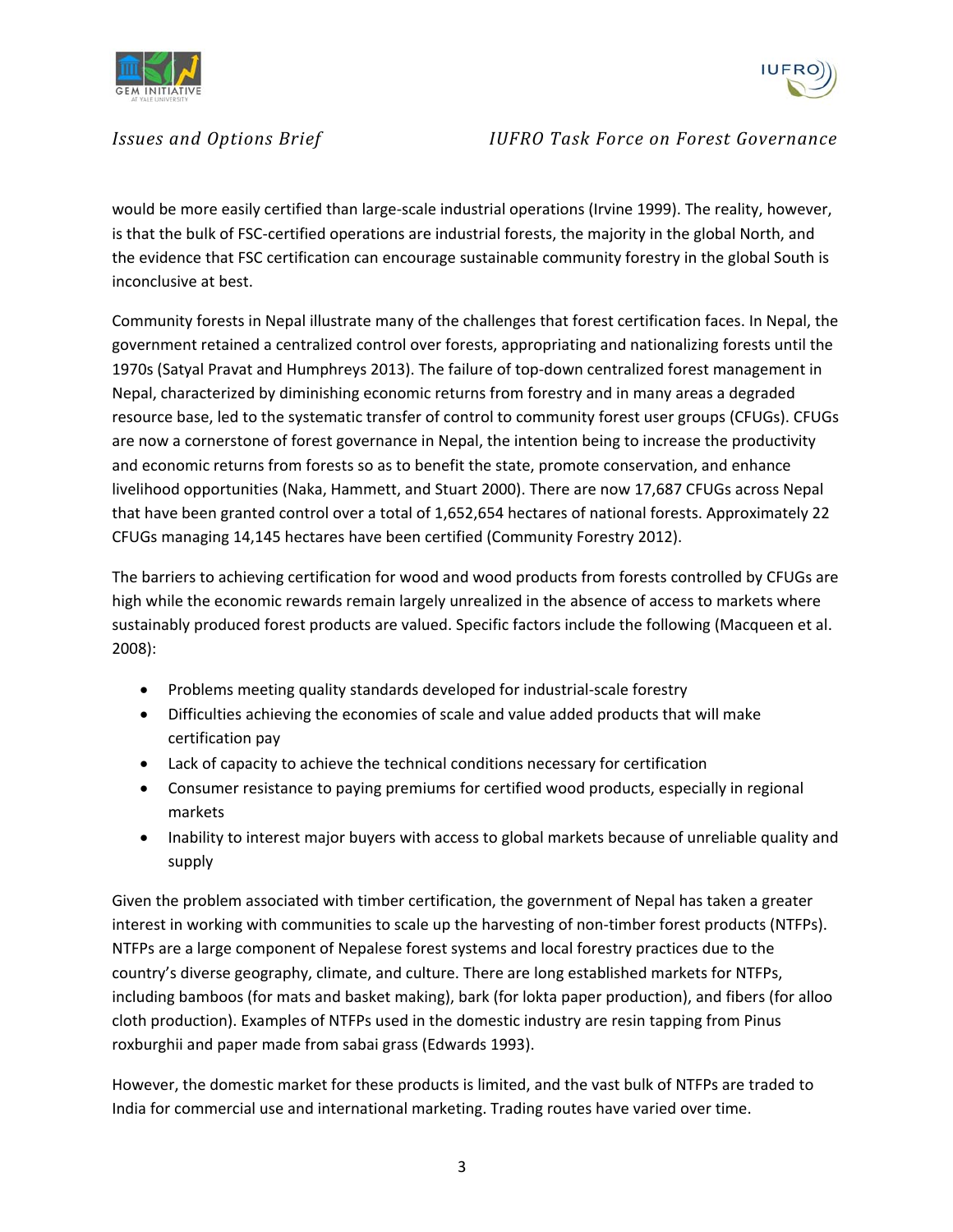



Traditionally, there have been at least four different exchanges along the way: the village trader, the roadhead trader, the Terai middleman, and the Indian wholesaler. Indian wholesalers sell internationally as well as domestically, but the informal trade economy leads to the exports being labeled as Indian, even though a significant portion are Nepali in origin (Edwards 1996). Products manufactured in India from Nepali NTFPs include oils and ayurvedic medicines.

NTFPs have potential to promote poverty reduction. For example, a government program initiated in 2001 assisted the people of the remote, mountainous Darchula district in transitioning from a subsistence lifestyle to an enterprise approach based on conservation, poverty reduction, and scaling up the trade in NTFPs (Subedi, Sapkota, and Binayee 2005). This generated enough returns for poverty reduction programs, such as livestock husbandry and house construction. Similar results were found in Ilam district (Subedi, Sapkota, and Binayee 2005). Comparable successes were also found in a macro‐ level study of 37 CFUGs that had adopted an enterprise approach (Subedi 2006).

NTFPs can be particularly important in relatively inaccessible high‐altitude forests, where timber time scales are too long to provide sufficient returns to villagers, and where local timber species are often unknown in the global market. Many CFUGs in mountainous areas are increasingly focusing on NTFPs, which can be more easily transported and consistently harvested with a lower ecological impact than timber (Banjade and Paudel 2008, Kandel 2007).

For all these reasons, there has been an interest in bringing NTFPs into certification schemes that would promote the sustainable management of the forests and protect the livelihoods of those who have come to depend upon them. In Nepal, these efforts have included seeking FSC certification for forests where NTFPs are a significant source of income. FECOFUN, a national federation of community forest user groups (CFUGs), hosted a multistakeholder process that generated a new alliance — the Nepal Non‐Timber Forest Products Public‐Private Marketing Alliance — of industry, government, NGOs, 21 CFUGs, and the FSC.

This process resulted in the award of a FSC group certificate covering 24 NTFPs. The alliance aims to promote resource conservation by increasing incomes and employment opportunities for NTFP producers and promoting responsible buying practices within the industry. A study of CFUGs covered by the group certificate in Bajhang and Dolakha districts (Acharya 2007) provides evidence that the scheme has generated some social and environmental benefits (Acharya 2007).

Nonetheless, the NTFP trade faces some barriers relative to the timber trade. First, not every NTFP is suited for value‐addition at the village level, and when this is possible, many Nepalese harvesters are unable to compete with the economic power of Indian processors (Edwards 1996). Second, there is a risk that women may be forced out of their traditional roles when the primary usage of a species changes from household to market (Banajade and Paudel 2008). Third, NTFPs cannot always be managed the same way as a timber‐oriented community forest. NTFPs are harvested over a different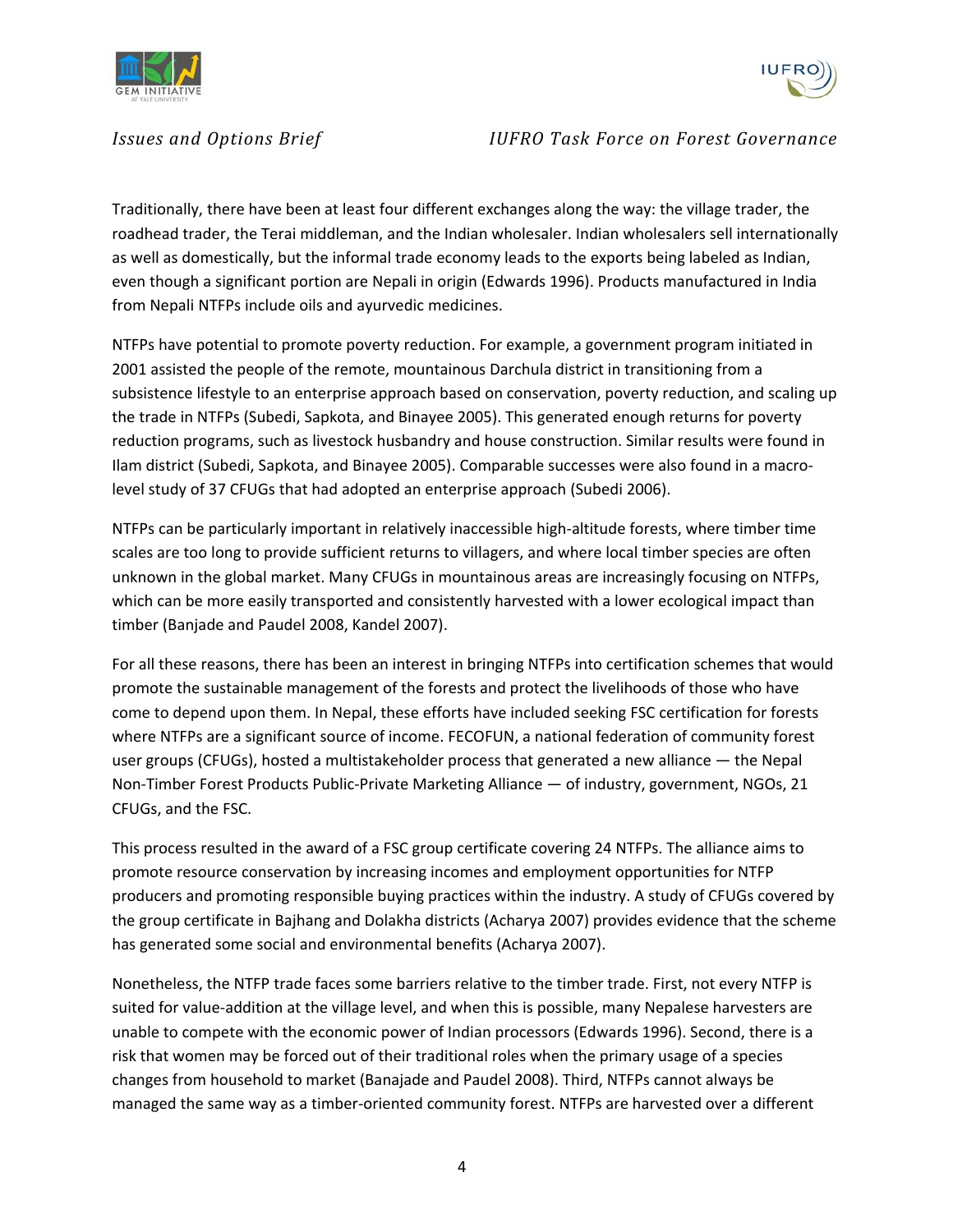



scale than fuelwood and timber, requiring a larger land area and a variety of user groups for harvesting and cultivation (Edwards 1996, Irvine 1999). Not all community forests will be large enough, hence NTFP harvesting will not suit all CFUGs, at least those acting alone.

# **Discussion**

The discussion above makes clear that the barriers facing Nepali forest communities in scaling up their earnings from NTFPs suggest that these communities need to explore new ways to cooperate, both with each other and with other actors. It also suggests that certifying bodies should consider how they can best reposition themselves to label NTFPs as well as timber and that actors supportive of community forestry and certification should consider how they can constructively intervene in forest policy and governance. All of these challenges will involve new, and redefined, interactions between actors and some degree of negotiation. Hence, in order to answer the three questions posed at the start of the paper, this section draws from two fields in the political and policy sciences: interaction theory and negotiation theory.

Interaction theory focuses on how different actors involved in governance interact with each other and with state-based regimes. This area of theoretical enquiry is relevant for Nepali forestry, which involves a wide range of actors from government, businesses, certification schemes, NGOs, and communities. In a recent study, Eberlein et al. adopt an analytical framework of actor interactions that encompasses constructivist explanations and rationalist explanations (Eberlein et al. 2013). Constructivism focuses on the language, ideas, discourses, and ideologies that shape policy and governance and how actors interpret, make sense of, and relate to the world around them. Rationalist explanations explain interactions in terms of the cost-benefit calculations that different actors make when bargaining with each other.

Negotiation theory focuses on the question of rationality and how self-interested actors interact and can realize gains through bargaining. A key distinction is that between positional bargaining and principled bargaining. Positional bargaining starts with the assumptions of a "fixed pie," with actors competing for relative gains in relation to each other in a zero-sum game. Positional bargaining is characterized by moves such as take it or leave it, divide and rule and good cop/bad cop. Actors seek to find a shared position through concession trading. Principled bargaining, in distinction, is characterized by a search for innovative and mutually beneficial solutions. It takes aim at expanding the "win set" (where the concerns of different actors overlap) and increasing both the number of actors that can benefit from a negotiated outcome and the gains that are available. Rather than a fixed pie, the aim is to enlarge the pie so that absolute gains are available for all in a positive‐sum game (Fisher, Ury, and Patton 1999).

Eberlein et al. (2013) distinguish between four categories of interaction:

Competition (e.g. for resources, regulatory authority, and legitimacy)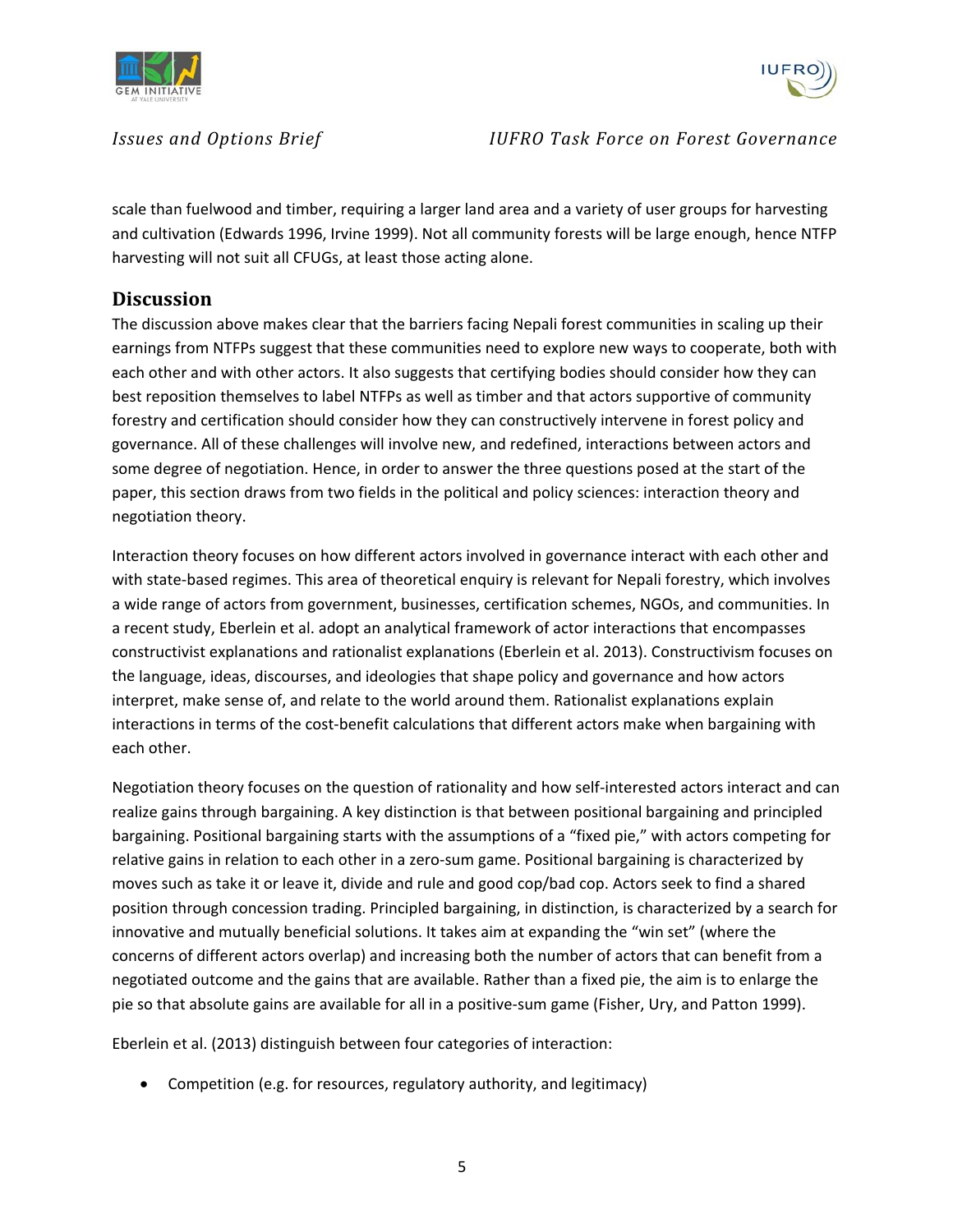



- Coordination (involving a quest for coherence, division of labor, learning, and including deliberative collaboration)
- Cooptation (recruiting other actors to a policy where there is scope for convergence on norms and interests)
- Chaos (where interactions are unpredictable and unstructured)

Mutual gains are most likely with modes of interaction that lend themselves to principled bargaining, namely coordination or cooptation. Mutual gains are unlikely where there is competition (which tends towards positional bargaining) and impossible where there is chaos.

These two areas of theory inform the following discussion of the three questions addressed in this brief.

# *Can existing forest certification schemes adapt to promote the trade in non‐timber forest products (NTFPs) from certified community forests?*

In Nepal, access to the international market is limited in part by geography and in part by the historical NTFP trade with India. Nepalese CFUGs and their allies could approach this problem from a position of positional bargaining, competing to achieve relative gains at the expense of middlemen, perhaps by cutting out the Indian link and selling direct to the international market. But this would involve potentially high transaction costs, and CFUGs may find it difficult to directly access the international market without significant external help (e.g., a broker to establish a direct link between the harvesters and potential buyers overseas). Approaching the problem from a position of principled bargaining would entail looking at ways that all actors, including the Indian middlemen, could benefit from the certified trade, for example, through an expansion in the trade beyond India to the global market.

From an interaction theory perspective certification schemes can be analysed along two dimensions. Scope refers to the policy problems that the scheme seeks to regulate while domain is the group of actors that is targeted by the rules of the scheme (Auld 2013; Cutler et al. 1999).

In 2001 the FSC introduced the Small and Community Label Option (SCLO). In doing so the FSC expanded its scope to address more fully the problems that forest communities face. While the FSC has never excluded community forestry, creation of the SCLO represented a realization that the scheme previously had been skewed toward larger businesses and a desire to focus more on interactions with community groups and the specific problems they face.

Constructivist explanations of actor interactions emphasize the role that new research and evidence can play in generating new policy strategies and alliances. By introducing the SCLO label, the FSC was responding to market research from the International Institute for Environment and Development (IIED), which revealed a growing international demand from forest industries for distinguishing community forest products in the market (Macqueen et al. 2008). This research also revealed increasing customer demand for knowledge on the source of forest products. Communities that successfully apply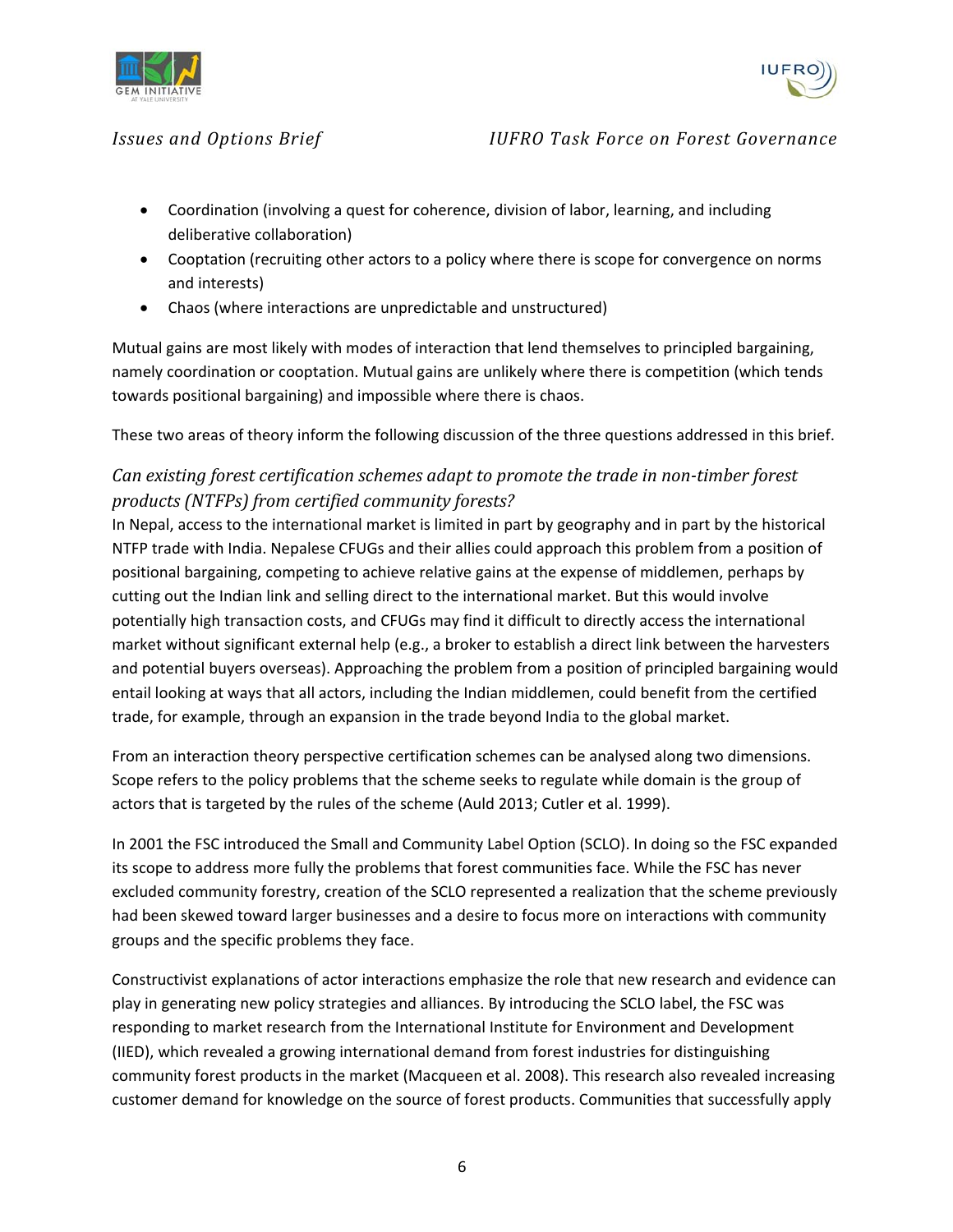



for the FSC SCLO scheme will be awarded a FSC label option stating, "From well-managed forests of small or community producers." This marks a point of departure for the FSC, which, like other certification schemes, was until then interested primarily in promoting sustainably managed, or wellmanaged, forests rather than ensuring communities were rewarded for responsible practices (Macqueen, Dufey, and Patel 2006: 7).

A forest certification scheme may realize certain advantages from expanding its scope to embrace new problems. The more comprehensive a scheme is, the better equipped it will be at dealing with complex problems and actor interactions (Auld 2013). The scheme may also improve its legitimacy and market appeal by catering to the needs of forest communities. However, there are disadvantages. The more a scheme expands its scope, the more its internal administration costs can be expected to increase.

In Nepal, transport remains difficult even for NTFPs, and the market still requires a consistent and quality‐controlled supply. Profits often do not trickle down to the poorest due to distributional inequalities within communities. Should a community that is dependent on external financial support lose that support, there is a risk of CFUGs losing their certified status. However, CFUGs can, of course, continue to trade in non-certified products, and the balance between timber and NTFPs in Nepal, as elsewhere, will vary from region to region depending on ecology, social conflicts, and use rights (Guariguata et al. 2010).

Certification may incentivize community forestry by providing premium prices for local products, but markets for certified NTFPs have been slow to materialize (Subedi, Sapkota, and Binayee 2005). Market access also continues to be a problem in the remote areas of the country, and it is difficult to see how certification can address this. There are high returns in the east of the country due to favorable conditions, such as harmonious relations at the village level, competition from buyers at the roadhead, and proximity to the main market, India. The opposite is true in the west (Edwards 1996).

# *Can non‐forest certification schemes promote the trade of NTFPs from certified community forestry?*

Interaction theory suggests that a proliferation of certification schemes could lead to competitive or chaotic interactions between actors and that existing schemes should, therefore, coordinate their activities and explore areas of complementarity. Indeed, while the IIED revealed a growing demand for distinguishing community forest products in the market (see above), the IIED report did not advocate further proliferation of labels, calling instead for the FSC and fair trade bodies to provide a community forest products label (Macqueen et al. 2008).

Like the FSC, fair trade organizations work through the market but rely on a politically aware consumer base (Wilkinson 2007). The values that underpin fair trade certification are social justice and poverty alleviation. Such values are not unimportant to the FSC, although more important is forest conservation and minimizing environmental impacts. Fair trade bodies, such as Fairtrade Labelling Organizations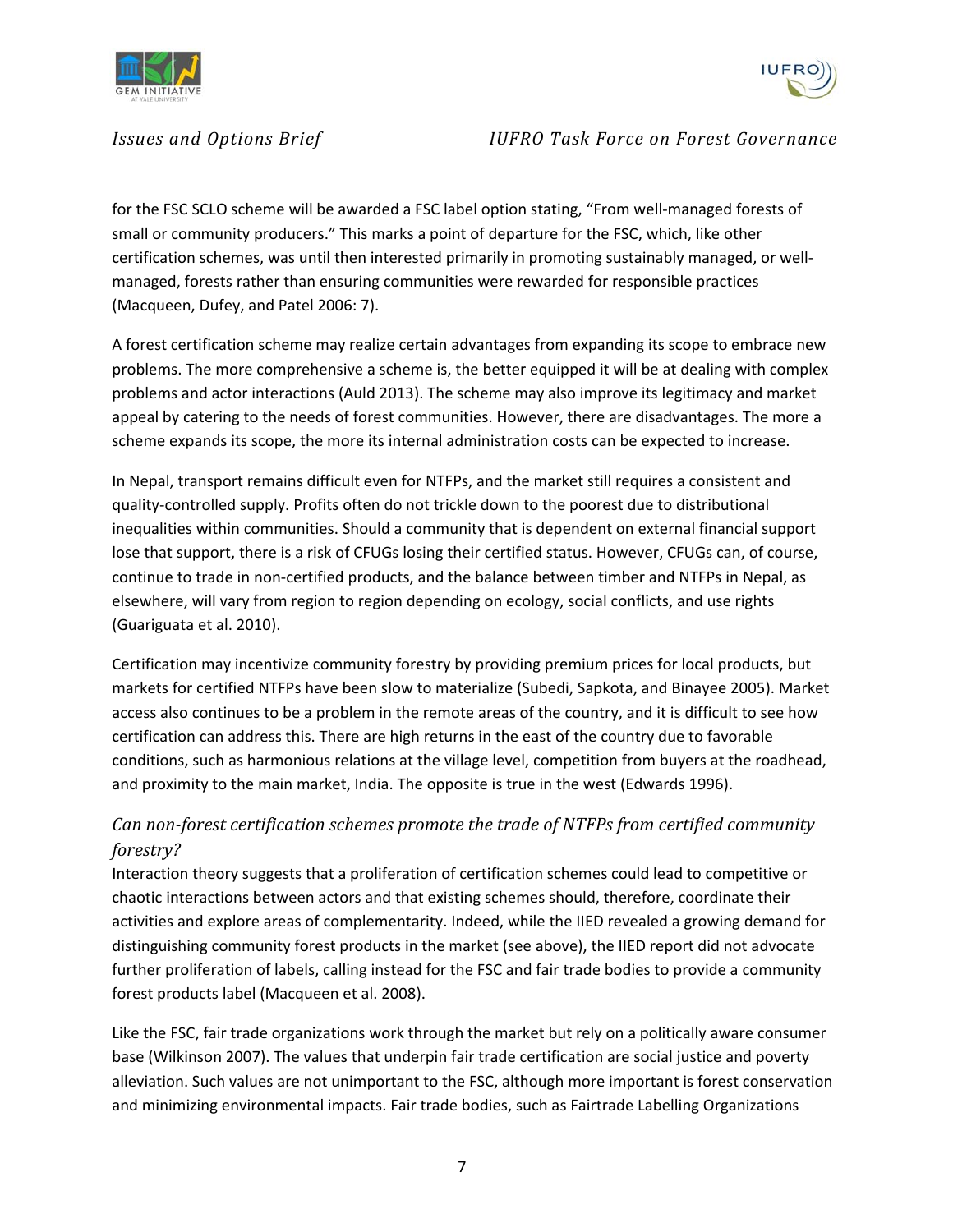



International (FLO, also known as Fairtrade International), operate in a different market niche to that of timber. Products that have received fair trade labeling include coffee, cocoa, fruit, honey, bananas, and rice. Fair trade aims at better working conditions, wages, and prices for farmers and workers.

Both Fairtrade International and the FSC can stake a legitimate claim to certify NTFPs from sustainably managed community forests. Given the possibility of competitive interactions if both schemes operated in isolation, the two schemes entered into a pilot project on a fair trade standard for forest management in 2009. Forest products certified by both schemes are labeled "100 percent from small or community‐ based forest enterprises that are both FSC and Fairtrade certified." The project should be seen as a coordination interaction with the two schemes cooperating to provide coherence, an agreed division of labor, and shared learning. Participants in the project must already be FSC-certified before they are assessed for fair trade criteria not covered by the FSC. Producers must be classified as "community, small, or low-intensity timber operations" (Forest Stewardship Council 2013b). Advantages to the producer are "entrance to new markets, agreed upon minimum prices, and guaranteed price premiums, which will go to Social Fund for use by the producers" (Forest Stewardship Council 2013b). So far, a community forestry operation in Honduras and small/low‐intensity producer groups in Chile and Bolivia have been certified.

If the dual pilot project continues, it allows for the possibility of dual‐labeled NTFPs. Fairtrade's target consumption pattern is suited to community‐produced NTFPs in Nepal, such as handmade lokta paper. Fairtrade certification can help to address distributional and equity issues at multiple levels because it specifically targets unfair trade relations, seeking to ensure that all levels of the supply chain are equitably compensated (Taylor 2005). In Nepal, this could enable the three layers of middlemen (village, roadhead, and Terai traders) to maintain their place in the NTFP economy without economically disenfranchising the harvesters.

Fairtrade certification can help stimulate consumer demand by appealing to virtues such as responsibility and social justice. Labeling of products can re‐establish connections between producer and consumer and encourage a "politics of caring" whereby consumers feel empowered to improve the welfare of producer communities in distant places (Barnett et al. 2005; Archer and Fritsch 2010). In effect, Fairtrade, like other forms of certification, seeks to transform the interactions between consumers and producers from a relationship that is less anonymous to one that is more personalized and humane.

However, challenges remain. There are different fair trade labeling organizations and some confusion on what fair trade actually means, leading to different understandings of the concept between consumers in different parts of the world (Hira and Ferrie 2006; Kim, Lee, and Park 2010; Raynolds, Murray, and Heller 2007). There is also the risk of business coopting fair trade standards, weakening them in the process (Jaffee and Howard 2010; Jafee 2012; Gendron, Bisaillon, and Rance 2009). However, the risks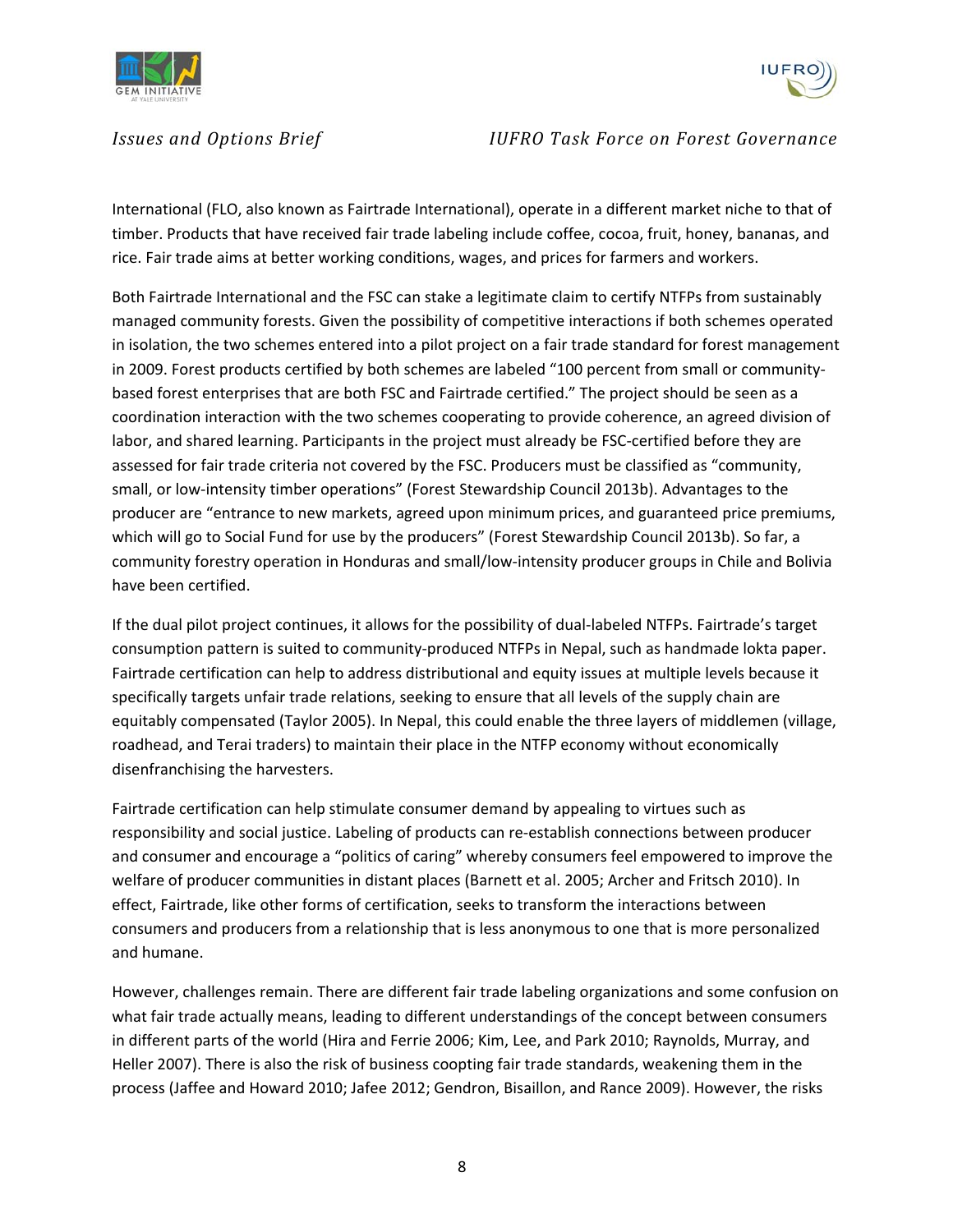



of business cooptation need to be balanced against the role that major business corporations can play in rapidly extending the market in fair trade goods (Reed 2009).

To take advantage of the fair trade movement, Nepali forest owners could prioritize access to markets where there is a developed or developing ethical consumer base. The support of major retail chains can play a major enabling role in marketing community forestry products in the global North. However, very few Nepali NTFPs reach the global market; most are processed or sold in India. The importance of local markets within Nepal should also not be neglected.

# *What are the likely synergies, if any, between different certification schemes, for timber and for NTFPs, from certified community forests?*

Certification schemes such as FSC and Fairtrade International and its variants are intended to bypass gridlocked interstate negotiations, improving global governance and on‐the‐ground outcomes. However, different schemes can lay claim to the same issues. The FSC‐Fairtrade dual project is a case where the two actors have chosen cooperative interactions rather than risk the net losses that would likely ensue from competitive or chaotic interactions.

If schemes were to proliferate this would pose new coordination challenges and raise the specter of a new kind of governance gridlock. The challenge is not a simple one of persuading actors to recognize common issue boundaries and identify agreed divisions of labor. Coordination is not necessarily beneficial; it may involve significant transaction costs, lead to problems of incomplete coverage, and create a convergence on lowest‐common‐denominator standards. And competition between different forms of regulatory governance can raise (rather than lower) standards and increase the coverage of certification schemes themselves as competing schemes seek out niches where they have a comparative advantage (Auld 2013). Schemes may best serve the common interest not by seeking areas of complementarity with other schemes, but by contracting their policy focus to enable a better fit with other schemes. This insight from interaction theory tends to contradict one of the tenets of negotiation theory, namely that actors should negotiate on principles so that both benefit. But some losers may be necessary to enable a more coherent model of certification governance across diverse issues. Sometimes fewer is better.

# **Way Forward**

This paper has used the case of whether increasing the trade in NTFPs can enhance Nepali community forestry to trigger a debate on certification schemes informed by interaction theory and negotiation theory. The analysis suggests the following strategic options for consideration by policy makers and other actors.

*Option 1: Increase Culturally Appropriate Education, Capacity Building, and Training* Informing communities about the ecological conditions and economic viability of their resources is a first step towards self‐sufficient and sustainable forestry. Capacity building and training can help. However,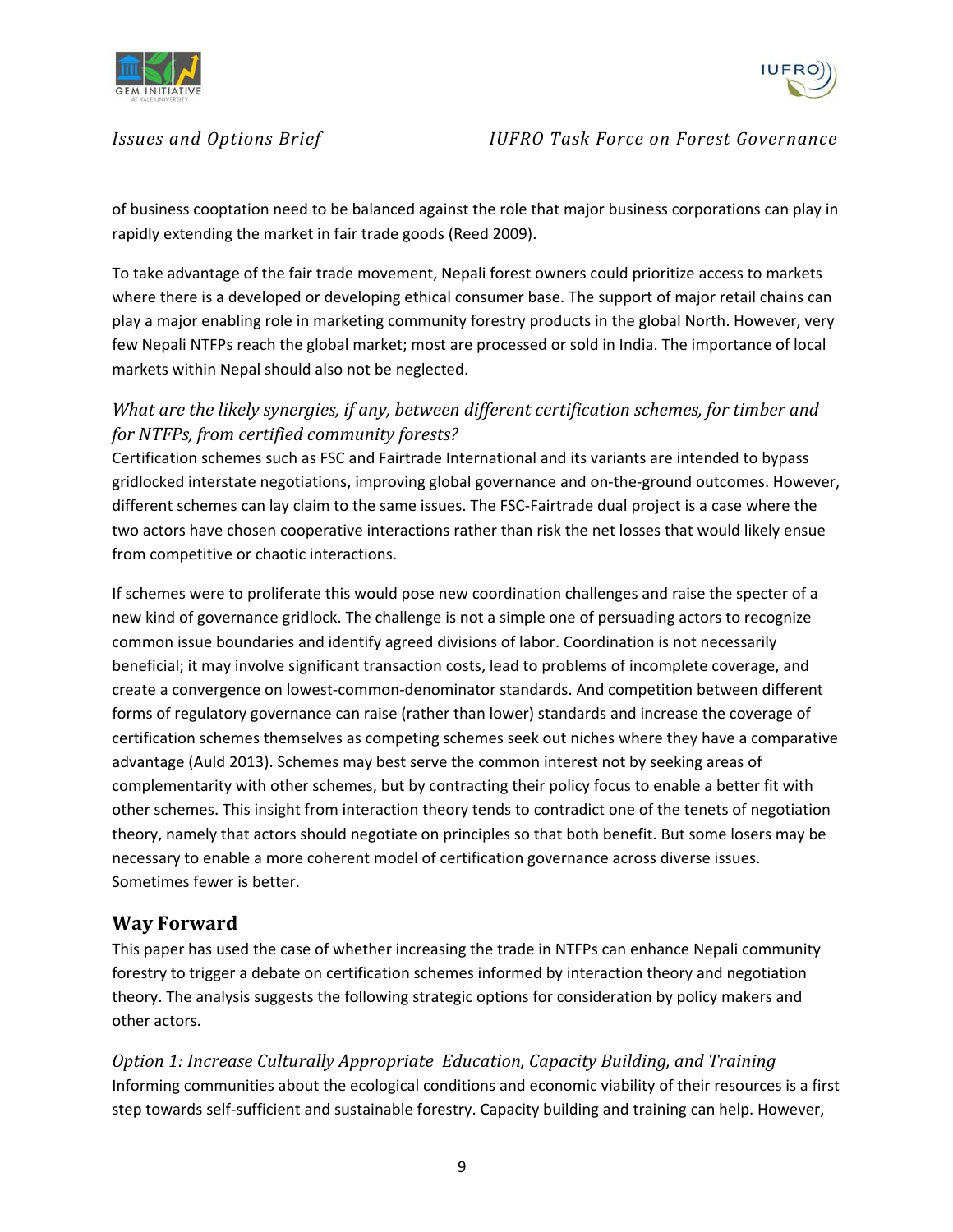



constructivist theories of interaction suggest that ideas, norms, and social practices that may seem rational and appropriate in one cultural space can undermine traditions in another. The introduction of experts from outside forests concerned with the technical problems of sustainable forest management may risk undermining traditional lifestyles and the cultural basis for community forests. This is an example of how interactions between actors from different cultures and at the boundaries of different issue areas may generate unanticipated effects.

Despite the risks, a range of scholars and practitioners have found that certification has enhanced social and environmental quality and increased awareness of best practices (Archarya 2007, Kandel 2007, Subedi, Sapkota and Binayee 2005), although some institutional barriers to social equality remain (Banjade and Paudel 2008). Although the specifics will vary from place to place, it is likely that the same will be true worldwide, though there should be safeguards against the risks that training could be culturally inappropriate.

### *Option 2: "Certification‐Lite"*

The FSC is attempting to respond to the needs of community groups. As well as the Small and Community Label Option (SCLO), the FSC also operates the Small and Low Intensity Managed Forests (SLIMF) program that reduces costs for eligible applicants. But even with these options, certification remains economically infeasible for many community forestry operations. Fees are high; timber certification costs in Nepal were estimated in 2007 to be approximately U.S. \$35.50/ha, higher than many other countries (Kandel 2007). Yet despite the costs, certification has still enhanced social and environmental quality and increased awareness of best practices.

A principled negotiator would argue that if the costs of certification are prohibitive for some communities, alternatives that are faithful to the aims of certification should be found. On this view, pursuing certification as an end is not important; rather it is the benefits certification brings. The question would then become how communities can gain awareness of the best practices that lead to environmental and social improvements short of full certification. One response might be "certification‐ lite," in which communities enter a certification process to improve awareness and build capacity on the understanding that full certification is not possible at present but may be an option in the future. The Rainforest Alliance, for example, has introduced a stepwise approach to certification that is geared more toward verification of legality than origin, leading in the future to full compliance with certification standards. This is not ideal, but in the absence of lower certification fees, it may be financially feasible for communities. This would create win-win solutions: Communities would gain awareness of best practices, forest health would most likely improve, and the certification body and any NGOs involved would gain from exploring forests that could be targeted for full certification in the future.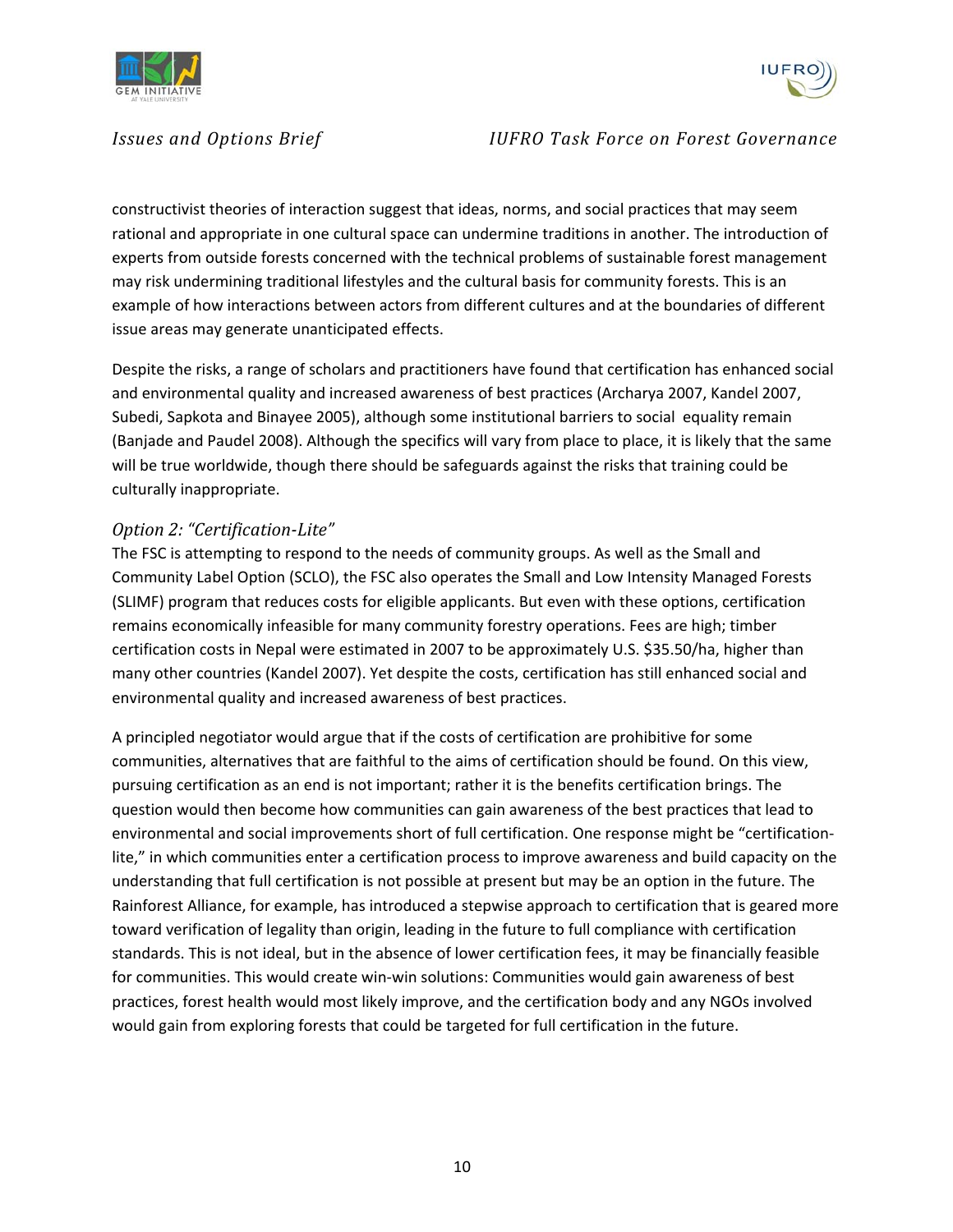



# *Option 3: Explore How Alliances and Shared Objectives May Emerge From Mixed Values and Mixed Motives*

Actors should not limit themselves to pursuing alliances only with like-minded partners. Insights from interaction and negotiation theory illustrate that actors may enter into alliances for a variety of reasons and motives. They may share similar value-based beliefs (e.g., conservation) or similar material interests (e.g., increased access to resources). Actors that share neither value‐based beliefs nor material interests may through cooperation successfully realize mutual gains through coalescing around a policy innovation that realizes different benefits for different actors. The FSC was created on this basis, with some actors recognizing that the FSC would realize conservationist aims while timber traders supported the institution for more self-interested reasons. The term "bootleggers and Baptists" coalition describes alliances of actors who may support a policy innovation but for very different reasons (Cashore and Stone 2012).

### *Option 4: Identify Synergies Between Forest and Fairtrade Certification*

There are potential areas of overlap between FSC and fair trade labeling organizations. The two organizations could consider a permanent single system for NTFP and timber labeling that allows consumers to distinguish community‐produced products that meet fair trade criteria. The results should be disseminated within the International Social and Environmental Accreditation Labeling (ISEAL) alliance.

This raises the question of when it might make sense for schemes to merge. Certification schemes concentrating on narrow issues can keep their internal administration costs low but may neglect important problems. Dealing with these problems will then require cooperating with other schemes, creating additional coordination costs, as is the case with the FSC‐Fairtrade joint project. A more comprehensive scheme (such as, for example, a hypothetical merger between the FSC and Fairtrade) can have the advantage of focusing on different interconnected issues so that important problems are not neglected. Yet this may come at a cost, namely vastly increased internal administration costs (Auld 2013).

These costs would be difficult to estimate in advance. However, any cost‐benefit calculation should not simply compare different scenarios of the financial costs of administration within schemes and coordination between them but should also consider the non‐financial benefits of different options for communities and forests.

### *Option 5: Leverage the Local Market*

In Nepal the goals of government and forest communities are mostly synchronous, as evidenced by the significant devolvement of forest management to CFUGs. The difficulty in achieving certification and a transition to an enterprise approach lies in creating a viable market for products from CFUG forests. To that end, the local market should be investigated as an alternative to expensive and logistically difficult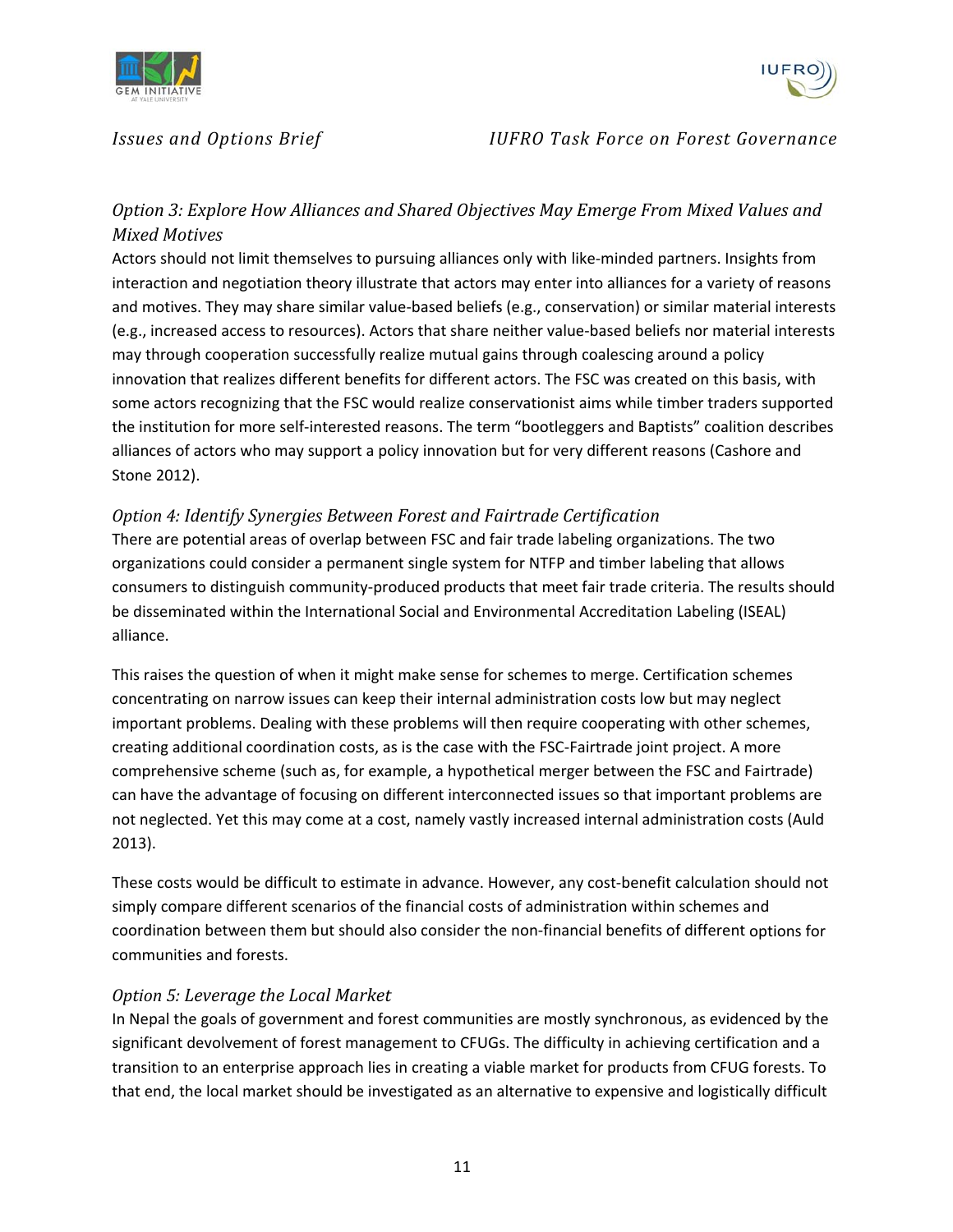



international export. However, the potential of the domestic market is restricted by lack of local awareness and knowledge (Irvine 1999). Therefore, growing the market for domestic sustainably produced wood, for example by pairing awareness campaigns with subsidies or 'buy local' campaigns, may be the most feasible strategy for encouraging long-term economic independence for community forests. As noted, entering international markets is difficult without prior local, regional, or national experience (Irvine 1999). Access to and participation in a robust domestic market will also likely lead to later success with exports. By providing communities with reliable returns, a successful domestic market may even increase the economic feasibility of certification.

# **Acknowledgements**

Many thanks to Janette Bulkan, Deborah Davenport, Reem Hajjar, Kathleen McGinley, and Pablo Pacheco for helpful comments on earlier drafts of this paper.

### **References**

- Acharya, B. 2007. Practice and implementation of forest certification in Nepal. Master of Forest Science thesis submission, University of Natural Resources and Life Sciences, Vienna, Italy.
- Archer, C., and S. Fritsch. 2010. Global fair trade: Humanizing globalization and reintroducing the normative to international political economy. *Review of International Political Economy* 17(1):103‐ 128.
- Auld, G. 2013. Confronting trade‐offs and interactive effects in the choice of policy focus: Specialized versus comprehensive private governance. *Regulation and Governance* DOI: 10.1111/rego. 12034.
- Banjade, M., and N. Paudel. 2008. Economic potential of non-timber forest products in Nepal: Myth or reality? *Journal of Forest and Livelihood* 7(1):36‐48.
- Barnett, C., P. Cloke, N. Clarke, and A. Malpass. 2005. Consuming ethics: Articulating the subjects and spaces of ethical consumption. *Antipode* 37(1):23‐45.
- Bass, S., and M. Simula. 1999. Independent certification/verification of forest management. Background paper. London and Helsinki: IIED and Indufor. http://www.giz.de/Themen/en/dokumente/en‐d28‐ inenpenennt-certification---verification-forest-manag.pdf.
- Bieri, M., and A. Nygren. 2011. The challenges of certifying tropical community forests: A case study from Honduras. *The Journal of Environment and Development* 20(2):145‐166.
- Cashore, B., F. Gale, E. Meidinger, and D. Newsom. 2006. Confronting sustainability: Forest certification in developing and transitioning countries. New Haven, CT: Yale School of Forestry and Environmental Studies. http://environment.yale.edu/files/biblio/YaleFES‐00000147.pdf.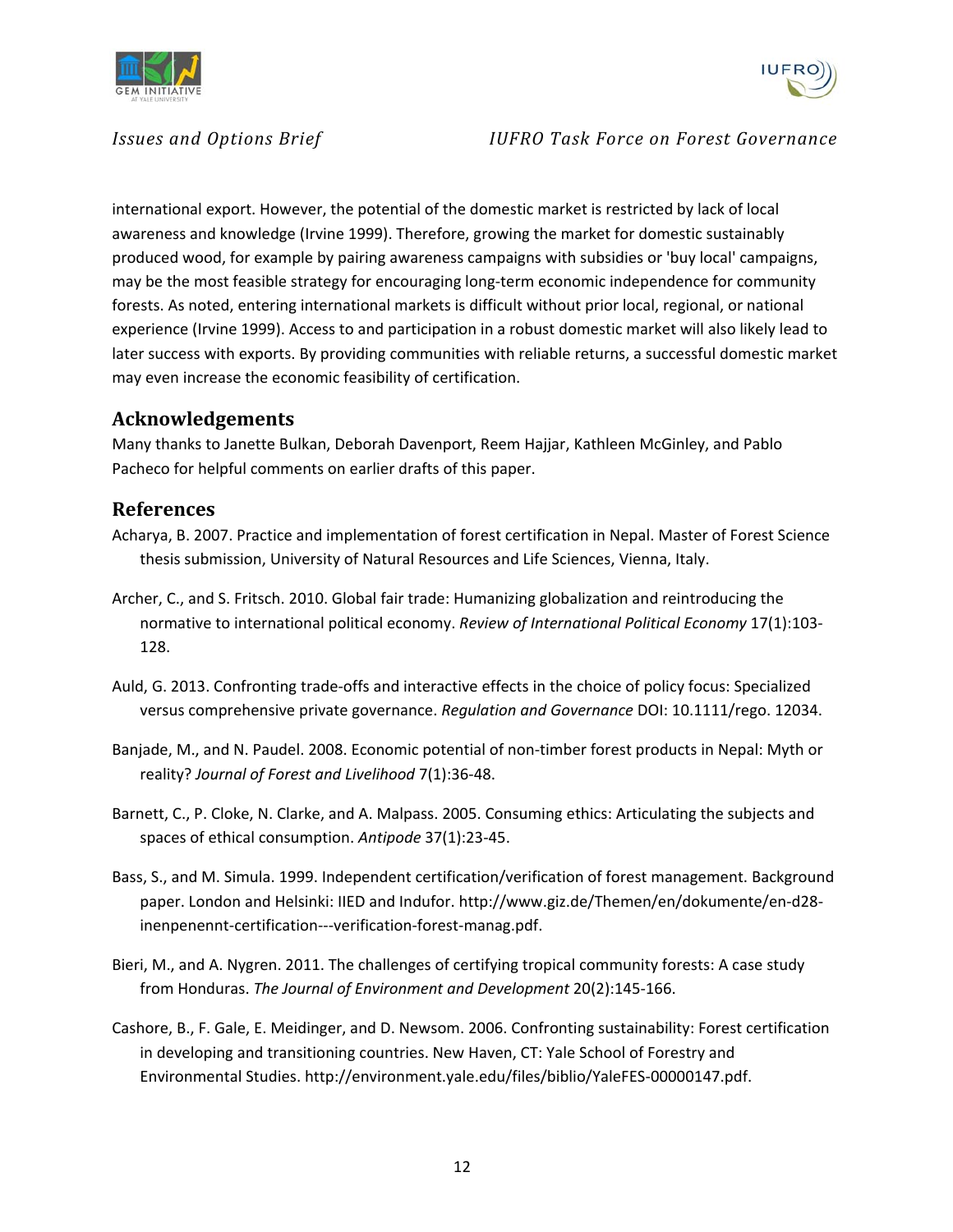



- Cashore, B., and M. Stone. 2012. Can legality verification rescue global forest governance? Analyzing the potential of public and private policy intersection to ameliorate forest challenges in southeast Asia. *Forest Policy and Economics* 18:13‐22.
- Colchester, M. 2010. Free, prior, and informed consent: Making forests work for forests and peoples. The Forests Dialogue Research Paper 11. http://www.forestpeoples.org/sites/fpp/files/publication /2010/10/tfdfpicresearchpapercolchesterhi‐res2.pdf
- Community Forestry. 2012. Government of Nepal Ministry of Forests and Soil Conservation Department of Forests. http://dof.gov.np/division/community‐forest‐division/community‐forestry.
- Crow, D.A. 2010. Policy entrepreneurs, issue experts, and water rights policy change in Colorado. *Review of Policy Research* 27(3):299‐315.
- Cutler, A.C, V. Haufler, and T. Porter. 1999. The contours and significance of private authority in international affairs. In *Private authority and international affairs*, ed. A.C. Cutler, V. Haufler, and T. Porter, 333‐376. Albany, N.Y.: SUNY Press.
- Eberlein, B., K.W. Abbott, J. Black, E. Meidinger, and S. Wood. 2013. Transnational business governance interactions: Conceptualisations and framework for analysis. *Regulation and Governance* DOI: 10.1111/rego. 12030.
- Edwards, D. 1996. The trade in non‐timber forest products from Nepal. *Mountain Research and Development* 16(4):383‐394.
- Edwards, D. 1993. The marketing of non‐timber forest products from the Himalayas: The trade between East Nepal and India. ODI Rural Development Forestry Network Paper 15b. London: Overseas Development Institute.
- Fischer, C., F. Aguilar, P. Jawahar, and R. Sedjo. 2005. Forest certification: Towards common standards? Washington, D.C.: Resources for the Future.
- Fisher, R.W. Ury, and B. Patton. 1999. *Getting to yes: Negotiating an agreement without giving in*. London: Random House.
- Forest Stewardship Council. 2007. Small, low intensity, and community forests: Case studies.
- ———. 2010. Labelling products from small and community producers. Bonn: Forest Stewardship Council.
- ———. 2013a. Small and community label option: Introductory guide for certificate holders. Bonn: Forest Stewardship Council.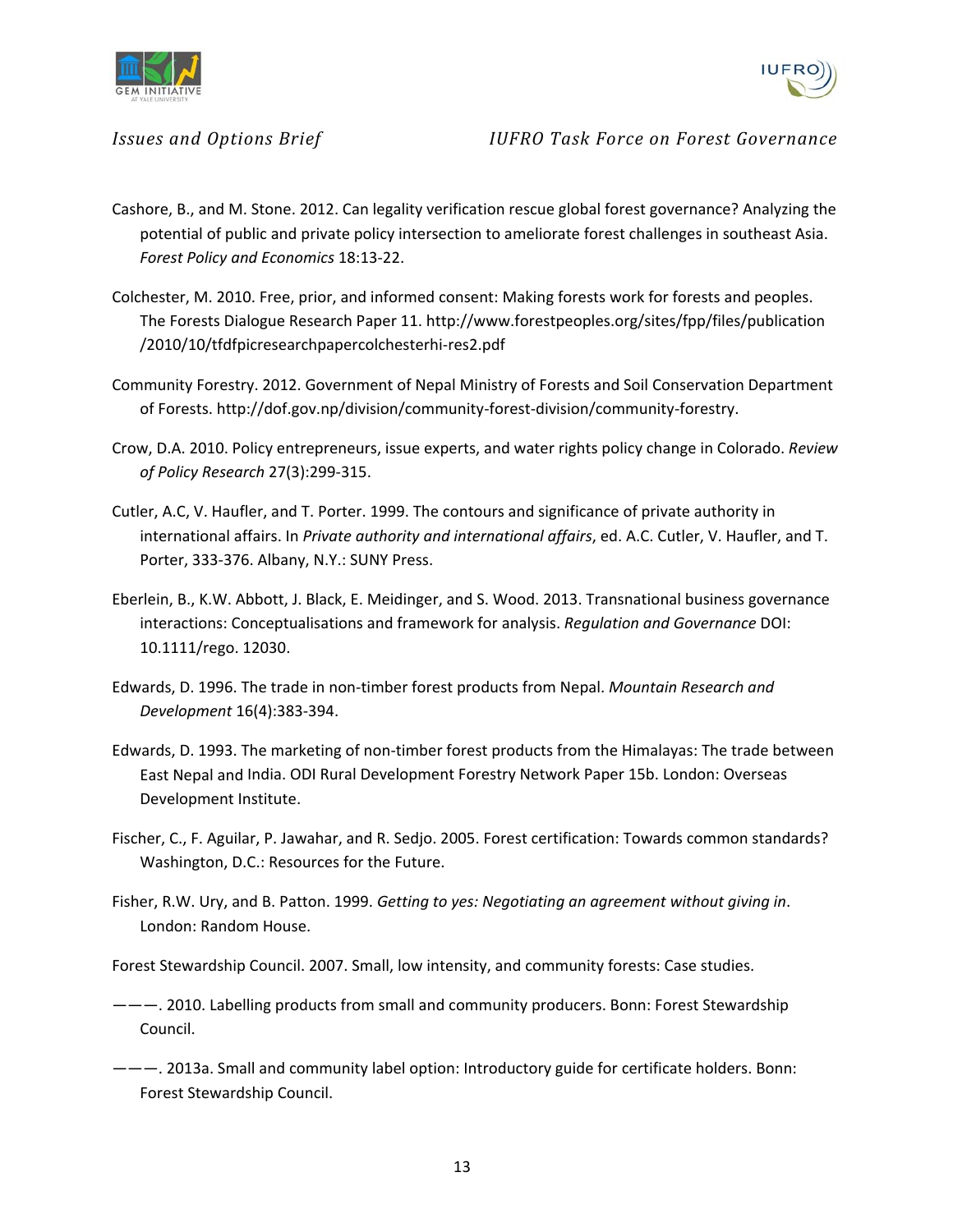



- ———. 2013b. FSC and fairtrade dual labelling pilot project. https://ic.fsc.org/fsc-and-fairtrade-duallabelling‐pilot‐project.203.htm.
- Gendron, C., V. Bisaillon, and A.I.O. Rance. 2009. The institutionalization of fair trade: More than just a degraded form of social action. *Journal of Business Ethics* 86:63‐79.
- Guariguata, M.R., C. García‐Fernández, D. Sheil, R. Nasi, C. Herrero‐Jáuregui, P. Cronkleton, and V. Ingram. 2010. Compatibility of timber and non‐timber forest product management in natural tropical forests: Perspectives, challenges, and opportunities. *Forest Ecology and Management* 259:237‐245.
- Hira, A., and J. Ferrie. 2006. Fair trade: Three key challenges for reaching the mainstream. *Journal of Business Ethics* 63:107‐118.
- Irvine, D. 1999. Certification and community forestry: Current trends, challenges, and potential. The World Bank/WWF Alliance Workshop on Independent Certification. Washington, D.C.
- Jaffee, D. 2012. Weak coffee: Certification and co‐optation in the Fair Trade Movement. *Social Problems* 59(1):94‐116.
- Jaffee, D. and P.H. Howard. 2010. Corporate cooptation of organic and fair trade standards. *Agriculture and Human Values* 27(4):387‐399.
- Kandel, P. 2007. Effects of forest certification towards sustainable community forestry in Nepal. *Banko Janakari* 17(1):11‐16.
- Kanel, K., and D. Acharya. 2008. Re‐inventing forestry agencies: Institutional innovation to support community forestry in Nepal. FAO Regional Office for Asia and the Pacific. http://www.fao.org /docrep/010/ai412e/AI412E09.htm.
- Kim, G‐S., G.Y. Lee, and K. Park. 2010. A cross‐national investigation of how ethical consumers build loyalty towards fair trade brands. *Journal of Business Ethics* 96:589‐611.
- Macqueen, D., A. Dufey, and B. Patel. 2006. Exploring fair trade timber: A review of issues in current practice, institutional structures, and ways forward. IIED Small and Medium Forestry Enterprises Series No. 19. Edinburgh: IIED.
- Macqueen, D., et al. 2008. Distinguishing community forest products in the market: Industrial demand for a mechanism that brings together forest certification and fair trade. IIED Small and Medium Forestry Enterprise Series No. 22. Edinburgh: IIED.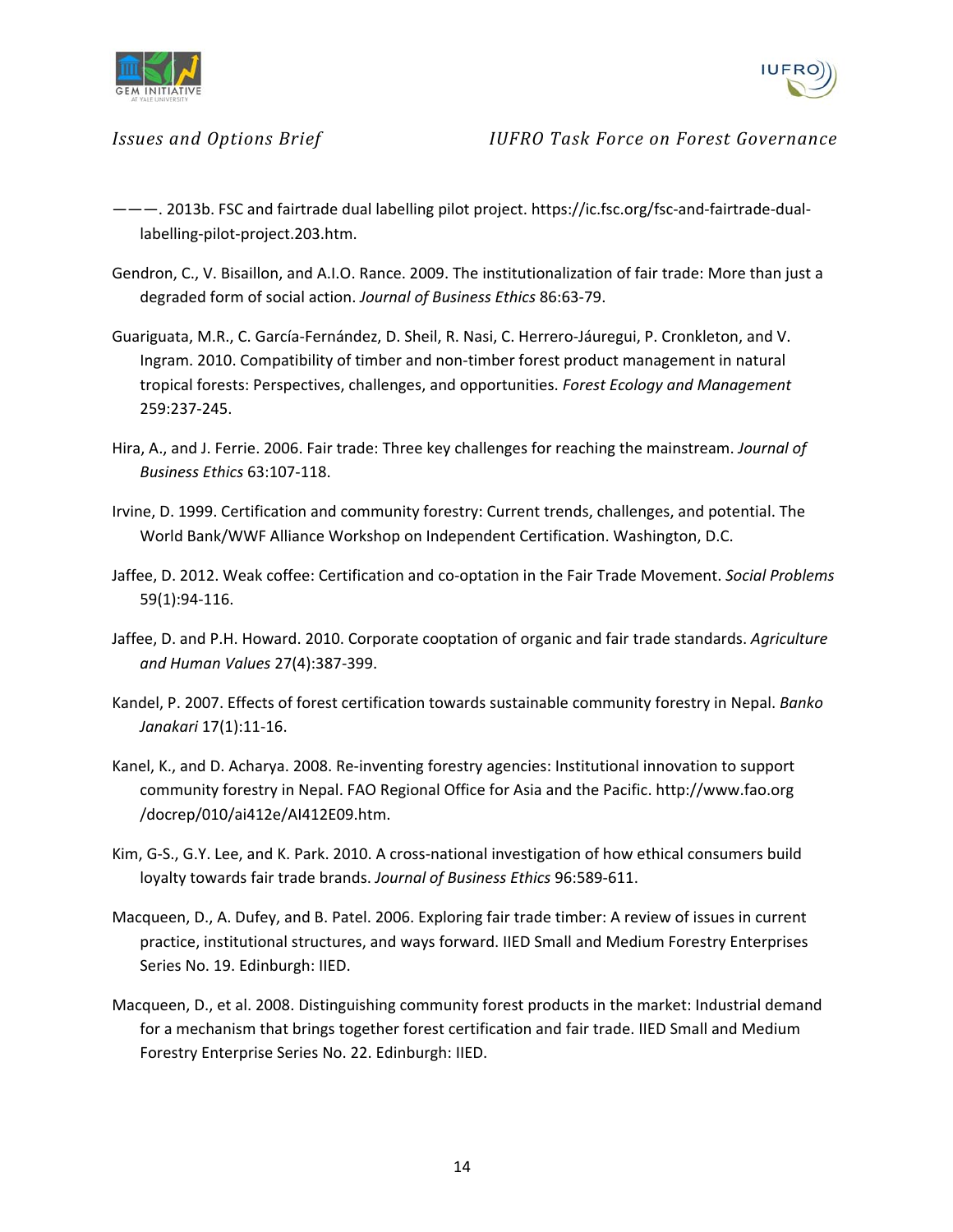



- Markopoulos, M.D. 2003. The role of certification in community based forest enterprise. In *Social and political dimensions of forest certification*, ed. E. Meidinger, C. Elliot, and G. Oesten. Remagen‐ Oberwinter, Germany: Forstbuch.
- Mintrom, M. 2011. *Policy entrepreneurship and social choice.* Washington, D.C.: Georgetown University Press.
- Molnar, A. 2003. Forest certification and communities: Looking forward to the next decade. Washington, D.C.: Forest Trends. http://www.cifor.org/publications/pdf\_files/reports/forest \_communities.pdf.
- Naka, K., A.L. Hammett, and W.B. Stuart. 2000. Forest certification: Stakeholders, constraints, and effects. *Local Environment: The International Journal of Justice and Sustainability* 5(4):475‐481.
- Nussbaum, R., and M. Simula. 2004. Forest certification: A review of impacts and assessment frameworks. Tropical Forest Dialogue Research Paper No. 1. New Haven, CT: Yale University. http://tfd.yale.edu/sites/default/files/tfd\_forest\_certification\_certification\_impacts\_and\_assessme nt paper 1.pdf.
- Raynolds, L.T., D. Murray, and A. Heller. 2007. Regulating sustainability in the coffee sector: A comparative analysis of third‐party environmental and social certification initiatives. *Agriculture and Human Values* 24:147‐163.
- Reed, D. 2009. What do corporations have to do with fair trade: Positive and normative analysis from a value chain perspective. *Journal of Business Ethics* 86:3‐26.
- Satyal Pravat, P., and D. Humphreys. 2013. Using a multilevel approach to analyse the case of forest conflicts in the Terai, Nepal. *Forest Policy and Economics* 33:47‐55.
- Subedi, B. 2006. *Linking plant‐based enterprises and local communities to biodiversity conservation in Nepal Himalaya.* New Delhi: Adroit Publishers.
- Subedi, B., I. Sapkota, S. Binayee. 2005. Influencing policy and good governance in NRM sector: Focusing on community forestry and NTFP sub‐sectors in Nepal. ANSAB Policy Development Process Study Report, March.
- Subedi, B.P. 1999. Non‐timber forest products sub‐sector in Nepal: Opportunities and challenges for linking the business with biodiversity conservation. Workshop on Natural Resources Management for Enterprise Development in Himalayas, Nainital, India.